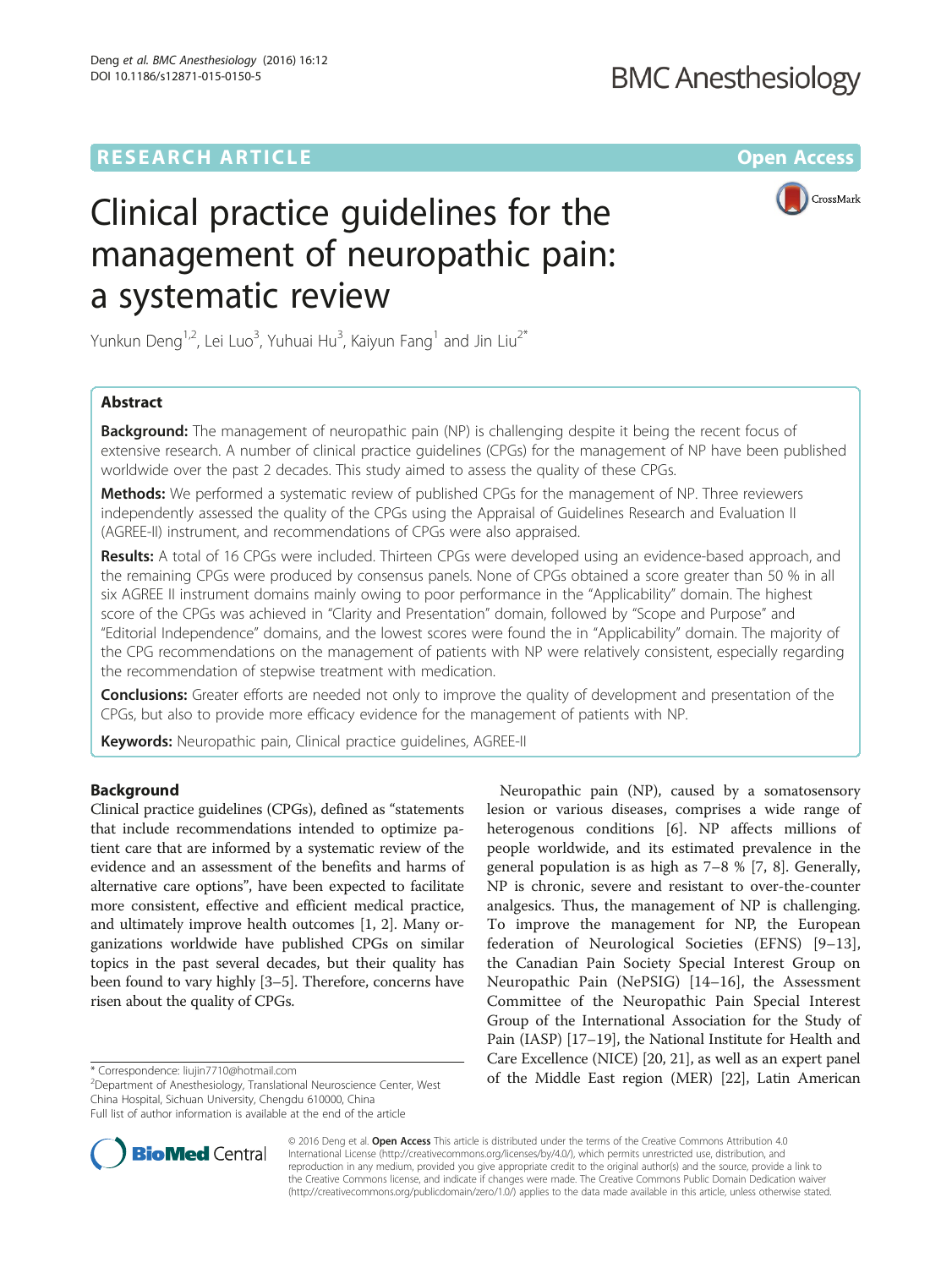(LA) [[23](#page--1-0)], and South Africa (SA) [\[24](#page--1-0)], have developed the CPG for the management of NP.

In the present study, we systematically reviewed the available CPGs for NP, focusing on their methodological quality, using the Appraisal of Guidelines Research and Evaluation II (AGREE II) instrument, and also assessed the consistency of the CPG recommendations.

# Methods

# Search strategy and CPG selection

Two experienced systematic reviewers searched relevant studies to identify CPGs for the management of NP. The following electronic databases were searched: MEDLINE, Embase, the National Guideline Clearinghouse, the Guidelines International Network, and Canadian Medical Association Infobase. Additionally, we searched the websites of the related associations, institutes, societies, and communities, including EFNS, the Canadian Pain Society, IASP, and the South African Society of Anaesthesiologists.

The following terms and Boolean operators were used in Mesh and free-text searches: (Practice Guideline OR Guideline OR Consensus OR Recommendation) and neuropathic pain. Finally, we also scanned the reference lists of relevant published articles not identified in the database searches.

#### Eligibility criteria

Two reviewers independently examined and selected the CPGs according to inclusion and exclusion criteria. The inclusion criteria were as follows: (1) explicit statement identifying itself as a "guideline"; (2) CPGs that included recommendations concerning screening, diagnosis, and/or management for neuropathic pain; (3) CPGs that included a systematic review of the evidence; (4) CPGs produced by the related associations, institute, societies, or communities; (5) CPGs published in English. The exclusion criteria were as follows: (1) consensus statements, which were derived from the collective opinion of an expert panel not based on a systematic review of the evidence; (2) articles including primary studies, narrative reviews, text-like documents on development methods, documents on comments related to CPGs; (3) documents focused entirely on a unique condition, such as cancer-related neuropathic pain, postherpetic neuralgia, diabetic neuropathy, among others.

## Selection of CPGs

Following completion of all searches, references were merged and duplicates were removed. By reading titles and abstracts, two reviewers independently scanned the references to verify their eligibility using the predefined inclusion and exclusion criteria listed above.

Additionally, two reviewers independently scanned the full-text to further verify their eligibility according to the eligibility criteria after the full-text article was obtained. If needed, disagreements were resolved by discussion with a third reviewer.

#### Appraisal of selected CPGs using AGREE II instrument

The AGREE II instrument, an updated version of the original AGREE instrument, is an international, rigorously developed, and validated instrument used widely to assess CPGs [[25\]](#page--1-0). It consists of 23 key items organized into six domains: "scope and purpose" (items 1–3), "stakeholder involvement" (items 4–7), "rigor of development" (items 8–14), "clarity of presentation" (items 15–18), "applicability" (items 19–21), and "editorial independence" (items 22–23). Each item in a domain is scored from 1 (strongly disagree) to 7 (strongly agree). A score of 1 (strongly disagree) should be given if there is no relevant information on the AGREE II items or this information is very poorly reported. A score of 7 (strongly agree) should be assigned when the full criteria and considerations articulated in User's Manual have been met. A score between 2 and 6 should be given if reporting information does not meet the full criteria or considerations relevant to the AGREE II item [[26](#page--1-0)]. Three reviewers assessed each included CPG independently and provided their scores on the overall assessment. Item scores were discussed and scoring discrepancies were solved by consensus. The score for each domain was calculated as follows: (obtained score-minimal possible score)/(maximal possible score-minimal possible score). As defined by AGREE II, we considered a CPG as satisfactory if it scored at least 50 % on all six domains [\[27\]](#page--1-0).

#### Statistical analysis

Descriptive and statistical analyses were performed for each domain of the AGREE II instrument. Inter-rater reliability within each domain was examined using the intra-class correlation coefficient (ICC) with a 95 % confidence interval. The degree of agreement was classified according to the scale proposed by Landis and Koch, as follows: poor (<0.00), slight (0.00–0.20), fair (0.21–0.40), moderate (0.41–0.60), substantial (0.61–0.80) and very good or almost perfect (0.81–1.00) [\[28](#page--1-0)]. All statistical analyses were performed using SPSS and statistical significance was considered with  $P < 0.05$ .

# Results

# Study selection

As shown in Fig. [1](#page-2-0), the database search identified 1759 documents. After three reviewers read the title, abstract and full-text according to the inclusion and exclusion criteria, 16 articles were eventually selected for inclusion.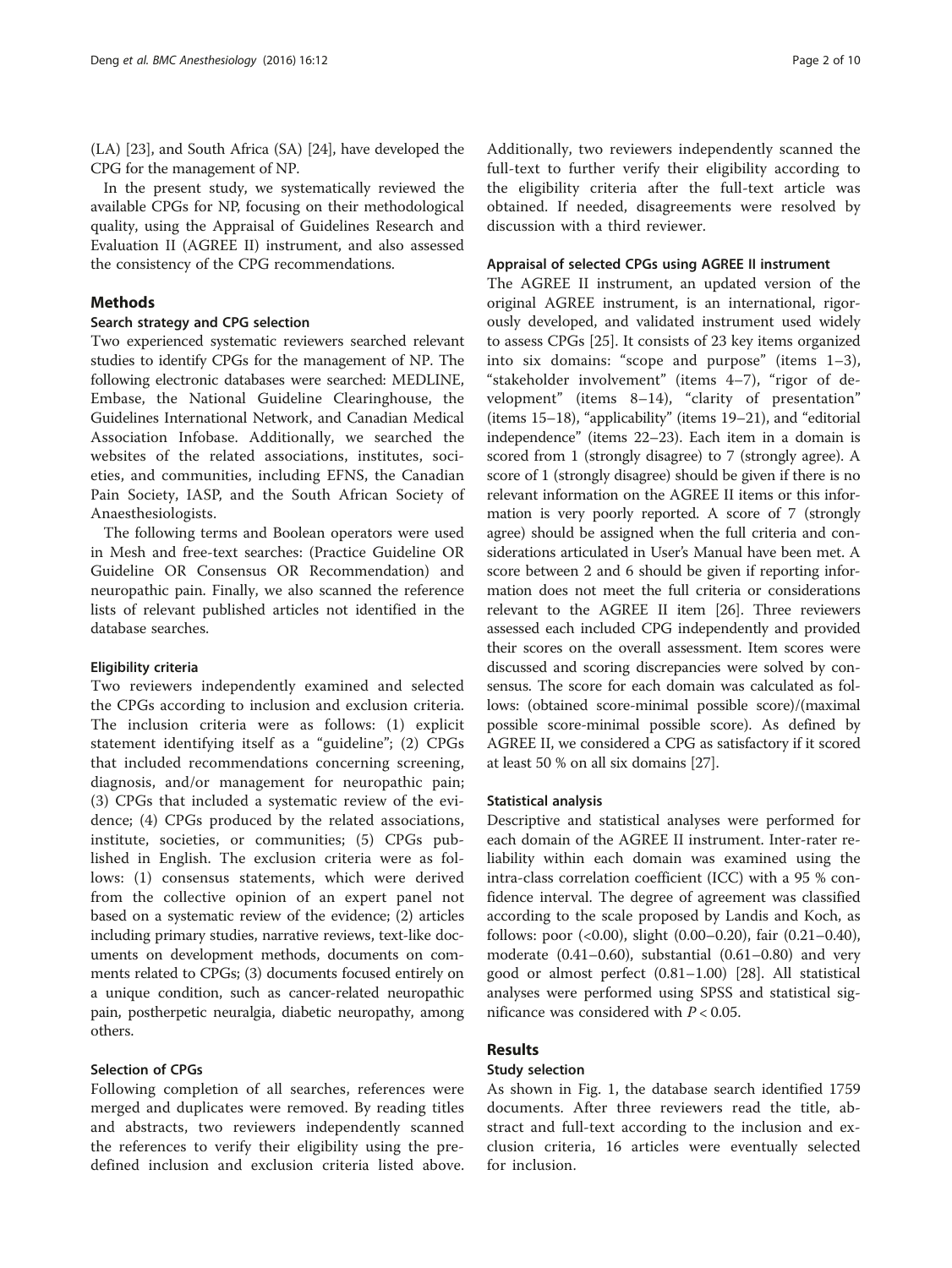<span id="page-2-0"></span>

## Characteristic of the CPGs

Table [1](#page-3-0) shows the summary of the characteristics of included CPGs. The sixteen CPGs were published between 2004 and 2014. Among the 16 included CPGs, 12 CPGs were original, and five were updated versions. With the exception of the CPGs published by Latin American, South American, and Middle East regions, all the included CPGs were developed using an evidence-based approach. The 16 CPGs selected focused on the assessment and pharmacological and interventional treatments. In terms of funding, CPGs were financed independently by professional organizations, governments and academic societies, except for one CPG developed in Latin America that did not disclose a funding source. Of the sixteen selected CPGs, ten CPGs were developed by medical societies, four by governmental agencies, and two by professional organizations (Additional files [1](#page-8-0) and [2](#page-8-0)).

#### CPGs appraisal results using the AGREE-II instrument

Three reviewers evaluated the 16 included CPGs using the AGREE II instrument. Table [2](#page-5-0) summarizes the results of the scores for each CPG. None of the selected CPGs performed satisfactorily, that is, none achieved

a score of greater than 50 % in all six AGREE II instrument domains. The highest score was obtained in the "Clarity and Presentation" domain, followed by the "Scope and Purpose", "Editorial Independence", "Rigor of Development", "Stakeholder Involvement", and "Applicability" domains. The lowest scores among all six AGREE II domains were obtained for the "Applicability" domain.

The results of the inter-rater reliability assessments among the three reviewers are presented in Table [3](#page-5-0). Reliability of the assessment using the AGREE II instrument showed high scores in general. With the exception of Domain 4, classified as substantial, ICC score of the remaining domains was graded as very good according to the scale by Landis and Koch.

## Recommendations of the CPGs

As shown in Table [4](#page-6-0), we summarized the consensus treatment recommendations. The anticonvulsants pregabalin and gabapentin, low-dose TCAs, SSNRIs duloxetine and venlafaxine, and topical lidocaine showed efficacy for the management of NP and were recommended as first-line and second-line medications, respectively.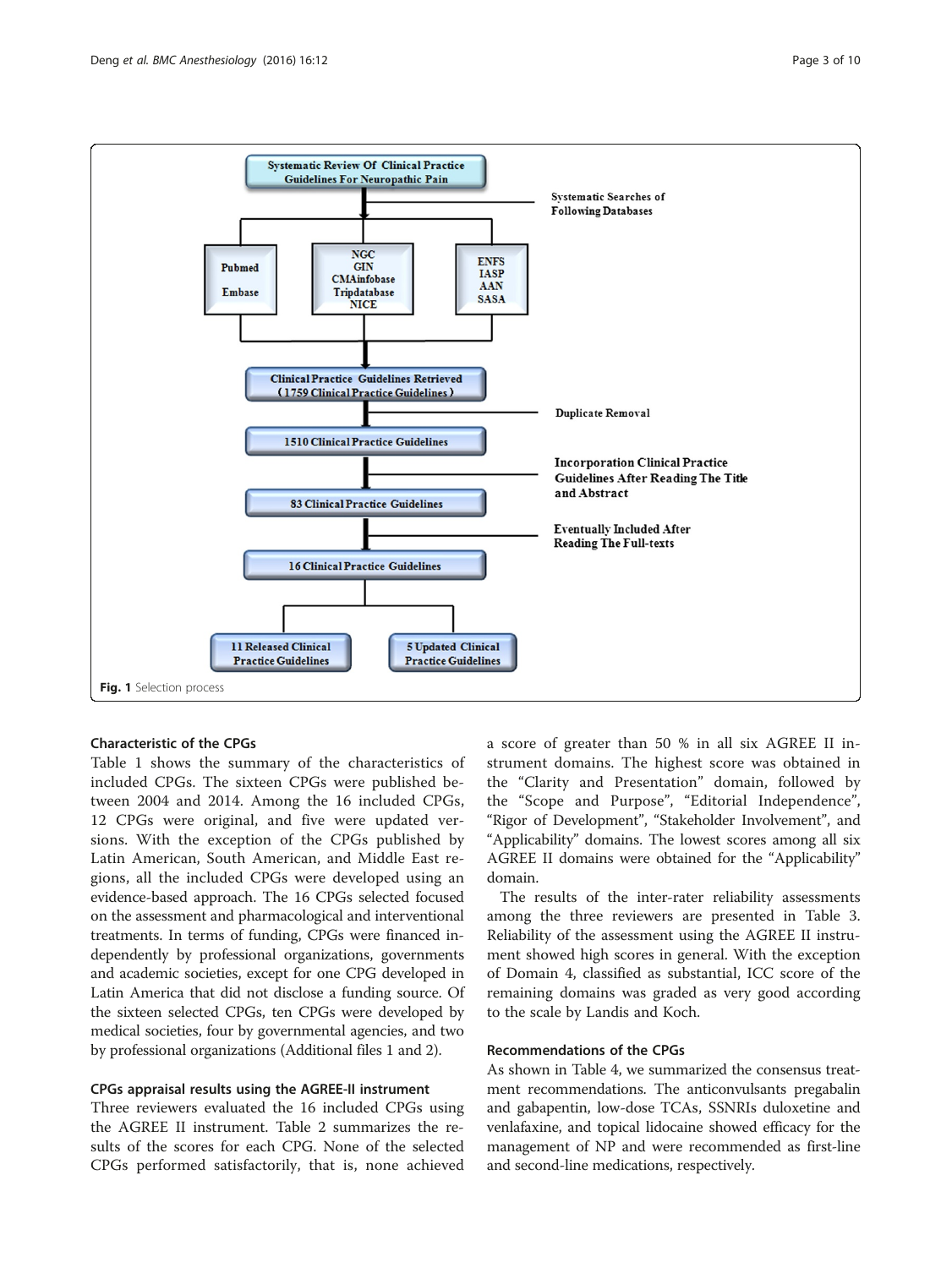| Guideline name                                                                                                                                                            |               |      | Country or region Release time Developed methods       | Institute                                               | Update              | Clinical problem                                                                                                             | Funding             |
|---------------------------------------------------------------------------------------------------------------------------------------------------------------------------|---------------|------|--------------------------------------------------------|---------------------------------------------------------|---------------------|------------------------------------------------------------------------------------------------------------------------------|---------------------|
| EFNS quidelines on neuropathic pain European<br>assessment                                                                                                                |               | 2004 | Evidence-based approach                                | EFNS (European Federation of<br>Neurological Societies) | 1(2009)             | assessment                                                                                                                   | <b>EFNS</b>         |
| EFNS guidelines on pharmacological<br>treatment of neuropathic pain                                                                                                       | European      | 2006 | Evidence-based approach EFNS                           |                                                         | 1(2010)             | pharmacological treatment                                                                                                    | <b>EFNS</b>         |
| EFNS quidelines on neurostimulation<br>therapy for neuropathic pain                                                                                                       | European      | 2007 | Evidence-based approach EFNS                           |                                                         | $\circ$             | neurostimulation therapy                                                                                                     | <b>EFNS</b>         |
| EFNS quidelines on neuropathic pain European<br>assessment:revised 2009                                                                                                   |               | 2009 | Evidence-based approach EFNS                           |                                                         | 0                   | assessment                                                                                                                   | <b>EFNS</b>         |
| EFNS quidelines on pharmacological<br>treatment of neuropathic pain:<br>2010 revision                                                                                     | European      | 2010 | Evidence-based approach EFNS                           |                                                         | 0                   | pharmacological treatment                                                                                                    | <b>EFNS</b>         |
| Pharmacological management<br>of chronic neuropathic pain -<br>Consensus statement and guidelines<br>from the canadian pain society                                       | Canada        | 2007 | Evidence-based approach CPS<br>and Consensus statement |                                                         | 1 (2014)            | pharmacological treatment                                                                                                    | Pfizer Canada       |
| Evidence-based guideline for<br>neuropathic pain interventional<br>treatments: spinal cord stimulation,<br>intravenous infusions, epidural<br>injections and nerve blocks | Canada        | 2012 | Evidence-based approach CPS                            |                                                         | $\circ$             | Interventional treatments: spinal CPS<br>cord stimulation, intravenous<br>infusions, epidural injections and<br>nerve blocks |                     |
| Pharmacological management of<br>chronic neuropathic pain: Revised<br>Consensus statement and quidelines<br>from the canadian pain society                                | Canada        | 2014 | Evidence-based approach CPS<br>and Consensus statement |                                                         |                     | pharmacological treatment                                                                                                    | CPS                 |
| Pharmacologic management of<br>neuropathic pain: Evidence-based<br>recommendations                                                                                        | International | 2007 | Evidence-based approach NeuPSIG                        |                                                         | $\circ$             | pharmacological treatment                                                                                                    | <b>IASP NeuPSIG</b> |
| NeuPSIG quidelines on neuropathic<br>pain assessment                                                                                                                      | International | 2011 | Evidence-based approach NeuPSIG                        |                                                         | $\mathsf{O}\xspace$ | assessment                                                                                                                   | <b>IASP NeuPSIG</b> |
| Interventional management of<br>neuropathic pain: NeuPSIG<br>recommendations                                                                                              | International | 2013 | Evidence-based approach NeuPSIG                        |                                                         | $\circ$             | Interventional treatments                                                                                                    | <b>IASP NeuPSIG</b> |
| Pharmacological management of<br>neuropathic pain in non-specialist<br>settings: summary of NICE guidance                                                                 | United Kindom | 2010 | Evidence-based approach NICE                           |                                                         | 1 (2013)            | pharmacological treatment                                                                                                    | <b>NICE</b>         |
| Neuropathic pain - pharmacological<br>management: The pharmacological<br>management of neuropathic pain in<br>adults in non-specialist settings                           | United Kindom | 2013 | Evidence-based approach NICE                           |                                                         | 0                   | pharmacological treatment                                                                                                    | <b>NICE</b>         |

<span id="page-3-0"></span>Table 1 Summary and characteristics of NP management guidelines included in the study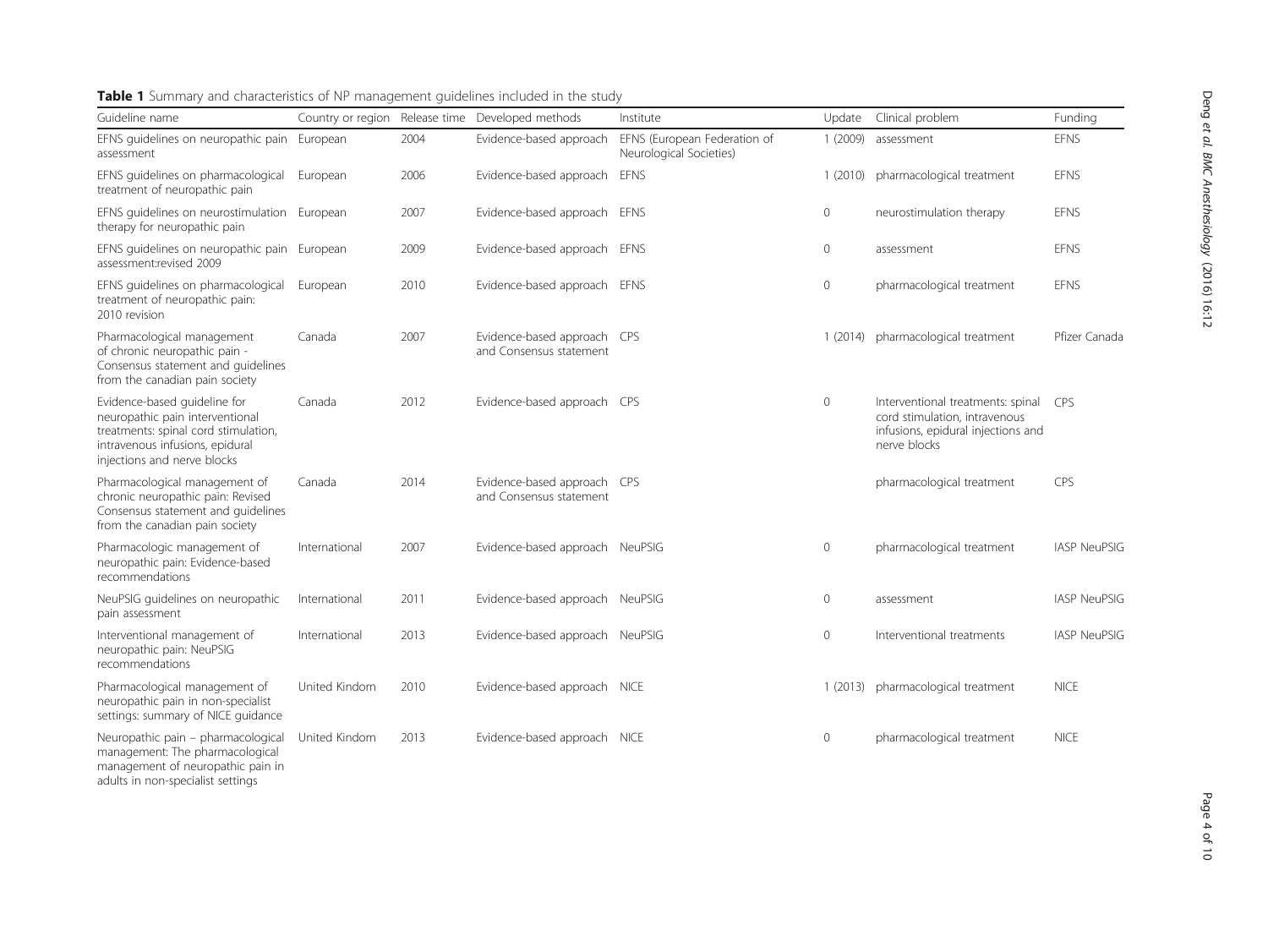Table 1 Summary and characteristics of NP management guidelines included in the study (Continued)

| Clinical practice guidelines for<br>management of neuropathic pain:<br>Expert panel recommendations for<br>South Africa                       | South Africa  | 2012 | Consensus statement | painsa (Pain South Africa); NASA<br>(Neurological Association of South<br>Africa); PIRA (Pain Interventions<br>and Regional Anaesthesia); SASA<br>(South African Society of<br>Anaesthesiologists); SASCA<br>(South African Spinal Cord Association) |          | (2013) neuropathic management | Pfize       |
|-----------------------------------------------------------------------------------------------------------------------------------------------|---------------|------|---------------------|------------------------------------------------------------------------------------------------------------------------------------------------------------------------------------------------------------------------------------------------------|----------|-------------------------------|-------------|
| Guidelines for the diagnosis and<br>management of neuropathic pain:<br>Consensus of a group of latin<br>american experts                      | Latin America | 2009 | Consensus statement | FEDELAT (Latin American Federation<br>of Chapters of the International<br>Association for the Study of Pain)                                                                                                                                         | $\circ$  | neuropathic management        | not mention |
| Guidelines for the pharmacological<br>treatment of peripheral neuropathic<br>pain: Expert panel recommendations<br>for the middle east region | Middle East   | 2010 | Consensus statement | A multidisciplinary panel of Middle<br>East and international experts                                                                                                                                                                                | $\Omega$ | pharmacological treatment     | Pfizer Inc. |

EFNS european federation of neurological societies, CPS canadian pain society, NeuPSIG neuropathic pain special interest group, NICE national institute for health and clinical excellence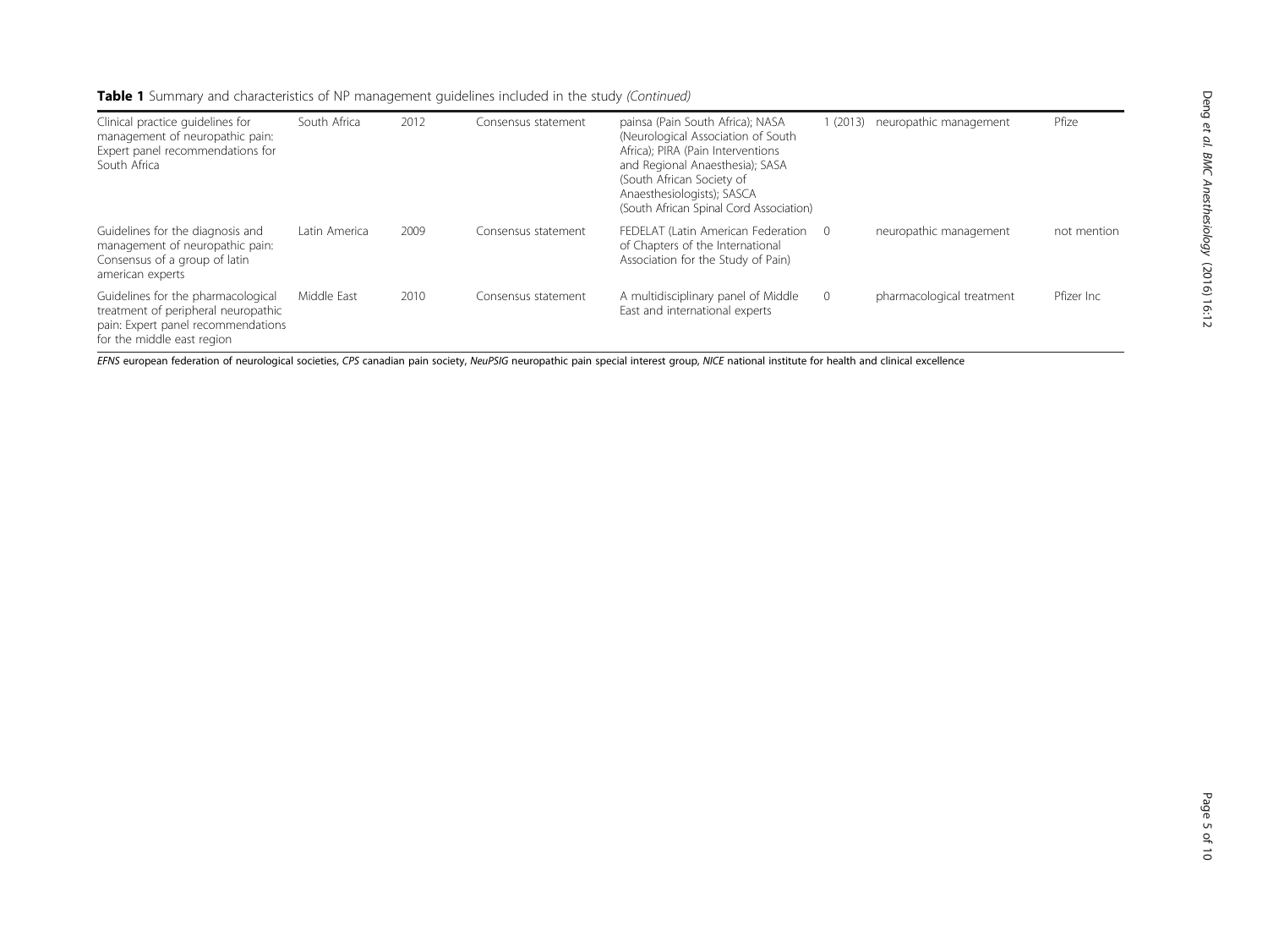|                | Domain 1 | Domain 2 | Domain 3 | Domain 4 | Domain 5 | Domain 6 |
|----------------|----------|----------|----------|----------|----------|----------|
| EFNS (2001)    |          |          |          |          |          |          |
| EFNS (2004)    | 87 %     | 33 %     | 41 %     | 72 %     | $0\%$    | 0 %      |
| EFNS (2006)    | 87 %     | 41 %     | 67 %     | 87 %     | 0 %      | 60 %     |
| EFNS (2007)    | 87 %     | 41 %     | 61 %     | 91 %     | 0 %      | 60 %     |
| EFNS (2009)    | 87 %     | 43 %     | 52 %     | 89 %     | 14 %     | 0 %      |
| EFNS (2010)    | 87 %     | 43 %     | 55 %     | 89 %     | 14 %     | 60 %     |
| CPS (2007)     | 54 %     | 69 %     | 44 %     | 91 %     | 0 %      | 60 %     |
| CPS (2012)     | 82 %     | 52 %     | 69 %     | 91 %     | 0 %      | 100 %    |
| CPS (2014)     | 54 %     | 61 %     | 55 %     | 91 %     | 0 %      | 60 %     |
| NeuPSIG (2007) | 78 %     | 33 %     | 48 %     | 91 %     | $0\%$    | 93 %     |
| NeuPSIG (2011) | 76 %     | 35 %     | 65 %     | 85 %     | $0\%$    | 60 %     |
| NeuPSIG (2013) | 87 %     | 39 %     | 51 %     | 57 %     | $0\%$    | 93 %     |
| NICE (2010)    | 85 %     | 91 %     | 88 %     | 91 %     | 35 %     | 60 %     |
| NICE (2013)    | 85 %     | 63 %     | 86 %     | 91 %     | 42 %     | 60 %     |
| LA (2009)      | 76 %     | 35 %     | 38 %     | 52 %     | 33 %     | 0 %      |
| ME (2010)      | 74 %     | 26 %     | 27 %     | 81 %     | 0 %      | 100 %    |
| SA (2012)      | 76 %     | 48 %     | 28 %     | 81 %     | 1%       | 63 %     |

<span id="page-5-0"></span>Table 2 Domain scores of NP management guidelines according to the AGREE II

## Discussion and conclusions

In the present study, we evaluated the quality of CPGs and consistency of the recommendations of CPGs for the management of NP to assist physicians in the selection of the appropriate recommendations. Our review demonstrated that the overall quality of the CPGs based on the AGREE II instrument was poor. However, we found consistency in the recommendations stated in the 16 CPGs with respect to drug treatment.

The AGREE II instrument allows the evaluation of various aspects of the guidelines, including integrity, reproducibility, and transparency of guidelines among six domains. Each domain has a different value and concern. Domain 1, "Scope and Purpose," is concerned with the overall aim of the guideline, the specific health questions being addressed, and the target population (items 1–3). Domain 2, "Stakeholder Involvement," focuses on the extent to which the guideline was developed by the appropriate stakeholders and represents the views of its intended users (items 4–6). Domain 3, "Rigor of Development," relates to the process used to gather and synthesize the evidence, the methods to formulate the recommendations, and update them (items 7–14). Domain 4, "Clarity of Presentation," deals with the language, structure, and format of the guideline (items 15–17). Domain 5, "Applicability" pertains to the likely barriers and facilitators to implementation, strategies to improve uptake, and resource implications of applying the guideline (items 18–21). Domain 6, "Editorial Independence" is concerned with the formulation of recommendations not being unduly biased with competing interests (items 22–23).

Our study showed that four domains concerning "Stakeholder Involvement", "Rigor of Development", "Applicability", and "Editorial Independence" had serious shortcomings because the related information was poor

Table 3 Inter-class correlation coefficient for mean rater scores by AGREE domain

| Intraclass correlation coefficient | Cronbach's alpha | F value | sig   |  |
|------------------------------------|------------------|---------|-------|--|
| (95 % Cl/average)                  |                  |         |       |  |
| $0.857$ (0.670-0.945)              | 0.96             | 25.3    | 0.000 |  |
| $0.899(0.786 - 0.960)$             | 0.96             | 26.3    | 0.000 |  |
| $0.916(0.680 - 0.974)$             | 0.99             | 68.8    | 0.000 |  |
| $0.704(0.135 - 0.906)$             | 0.97             | 30.3    | 0.000 |  |
| $0.988(0.974 - 0.996)$             |                  | 255.5   | 0.000 |  |
| $0.977(0.949 - 0.991)$             | 0.99             | 137     | 0.000 |  |
|                                    |                  |         |       |  |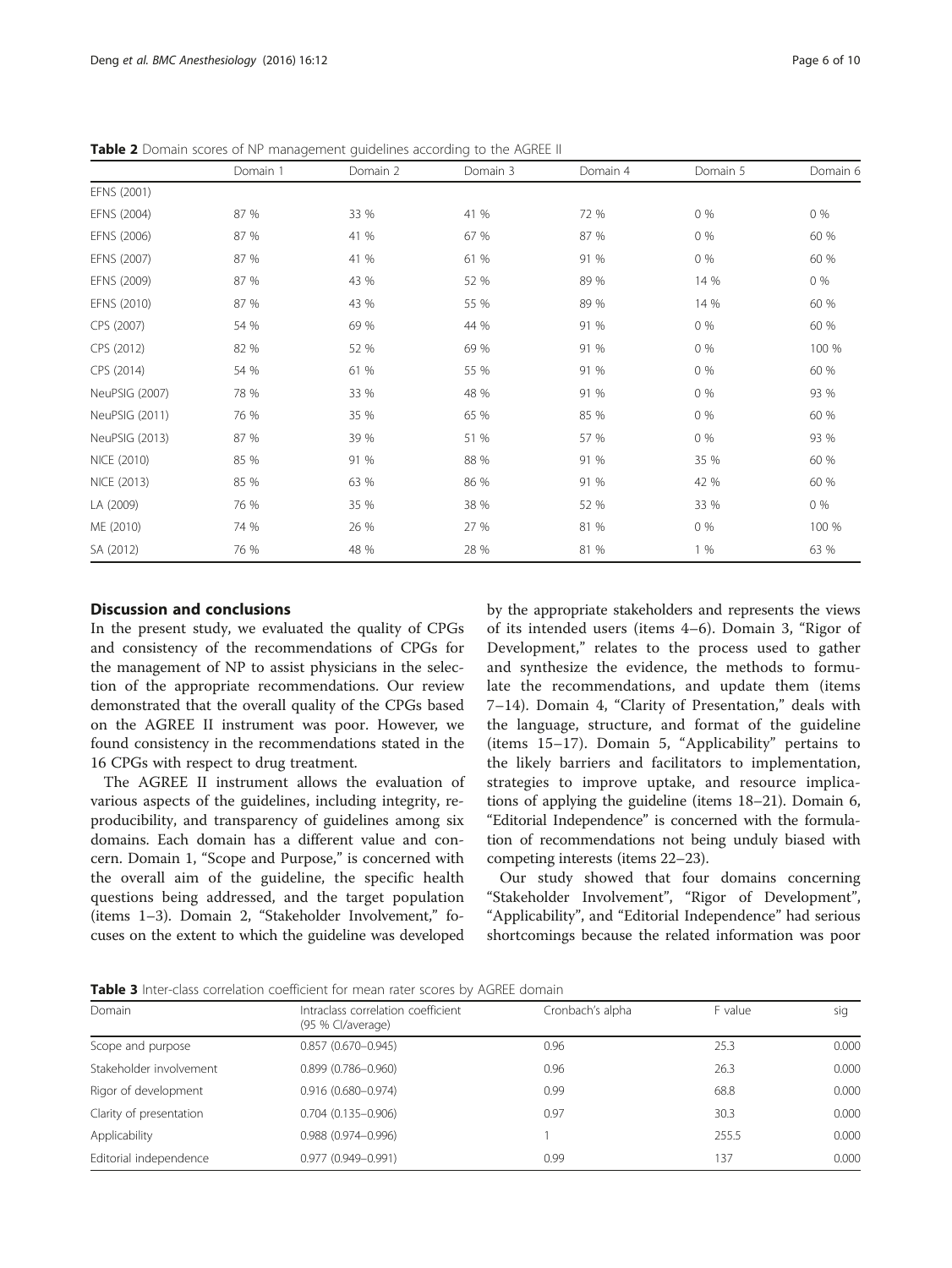| Recommendation Mechanism |                                      | Drug                   |                   |                          |               |                   |                                                                                                                     |              |                                     |  |
|--------------------------|--------------------------------------|------------------------|-------------------|--------------------------|---------------|-------------------|---------------------------------------------------------------------------------------------------------------------|--------------|-------------------------------------|--|
| level                    |                                      | IASP (2007)            | CPS (2007)        | Latin Amercian<br>(2009) | NICE (2010)   | MER (2010)        | SA (2013)                                                                                                           | Fench (2010) | Danish (2010)                       |  |
| First-line               | Anti-epileptics<br>(anticonvulsants) | Gabapentin             | Pregabalin        |                          | Pregabalin    | Pregabalin        | Pregabalin                                                                                                          | Pregabalin   | Pregabalin                          |  |
| analgesics               |                                      | Pregabalin             | Gabapentin        |                          |               | Gabapentin        | Gabapentin                                                                                                          | Gabapentin   | Gabapentin                          |  |
|                          | <b>TCAs</b>                          | Nortriptyline          | <b>TCAs</b>       | Nortriptyline            | Amitriptyline | Nortriptyline     | Low-dose amitriptyline                                                                                              | <b>TCAs</b>  | <b>TCAs</b>                         |  |
|                          |                                      | Desipramine            |                   | Desipramine              |               | Desipramine       | Other TCA                                                                                                           |              |                                     |  |
|                          |                                      |                        |                   | Amitriptyline            |               |                   |                                                                                                                     |              |                                     |  |
|                          | Topical treatments                   | lidocaine patch<br>5 % |                   | Topical lidocaine        |               | Topical lidocaine |                                                                                                                     |              | Topical lidocaine Topical lidocaine |  |
|                          | <b>SNRIs</b>                         | Duloxetine             |                   |                          |               |                   | Duloxetine                                                                                                          | Duloxetine   |                                     |  |
|                          |                                      | Venlafaxine            |                   |                          |               |                   | Venlafaxine                                                                                                         |              |                                     |  |
|                          | Opioid analgesics                    |                        |                   |                          |               |                   |                                                                                                                     | Tramadol     |                                     |  |
| Seconds-line             | <b>SNRIS</b>                         |                        | Venlafaxine       | Gabapentin               |               | Duloxetine        | Either increasing the<br>dose of the current<br>drug or adding a drug<br>from a different class.<br>For combination | Venlafaxine  | <b>Tramadol Opioids</b>             |  |
| analgesics               |                                      |                        | Duloxetine        | Pregabalin               |               | Venlafaxine       |                                                                                                                     |              | combination<br>therapy              |  |
|                          | Topical treatments                   |                        | Topical lidocaine |                          |               |                   |                                                                                                                     |              |                                     |  |
|                          | Opioid analgesics                    | Morphine               |                   | Tramadol                 |               | Oxycodone         | treatment, pregabalin<br>with either an SNRI or<br>amitriptyline.                                                   | Tramadol     |                                     |  |
|                          |                                      | Oxycodone              |                   | Morphine                 |               | Tramadol          |                                                                                                                     |              |                                     |  |
|                          |                                      | Methadone              |                   | Oxycodone                |               |                   |                                                                                                                     |              |                                     |  |
|                          |                                      | Levorphanol            |                   |                          |               |                   |                                                                                                                     |              |                                     |  |
|                          |                                      | Tramadol               |                   |                          |               |                   |                                                                                                                     |              |                                     |  |
|                          | <b>TCAs</b>                          |                        |                   |                          |               |                   |                                                                                                                     | Maprotiline  |                                     |  |
| Third-line               | Opioid analgesics                    |                        | Tramadol          |                          |               |                   | Tramadol recommended                                                                                                |              |                                     |  |
| analgesics               |                                      |                        | Morphine          |                          |               |                   | followed by strong<br>opioids, or combination<br>of first-line options with<br>opioids.                             |              |                                     |  |
|                          |                                      |                        | Oxycodone         |                          |               |                   |                                                                                                                     |              |                                     |  |
|                          |                                      |                        | Methadone         |                          |               |                   |                                                                                                                     |              |                                     |  |
|                          |                                      |                        | Levorphanol       |                          |               |                   |                                                                                                                     |              |                                     |  |
|                          | Anti-epileptics<br>(anticonvulsants) | carbamazepine          |                   |                          |               |                   |                                                                                                                     |              |                                     |  |
|                          |                                      | lamotrigine            |                   |                          |               |                   |                                                                                                                     |              |                                     |  |
|                          |                                      | oxcarbazepine          |                   |                          |               |                   |                                                                                                                     |              |                                     |  |
|                          | SSRIs                                | citalopram             |                   |                          |               |                   |                                                                                                                     |              |                                     |  |
|                          |                                      | paroxetine             |                   |                          |               |                   |                                                                                                                     |              |                                     |  |
|                          | sodium channel<br>blocker            | Mexiletine             |                   |                          |               |                   |                                                                                                                     |              |                                     |  |

# <span id="page-6-0"></span>Table 4 Summary of recommendation of stepwise therapeutic agents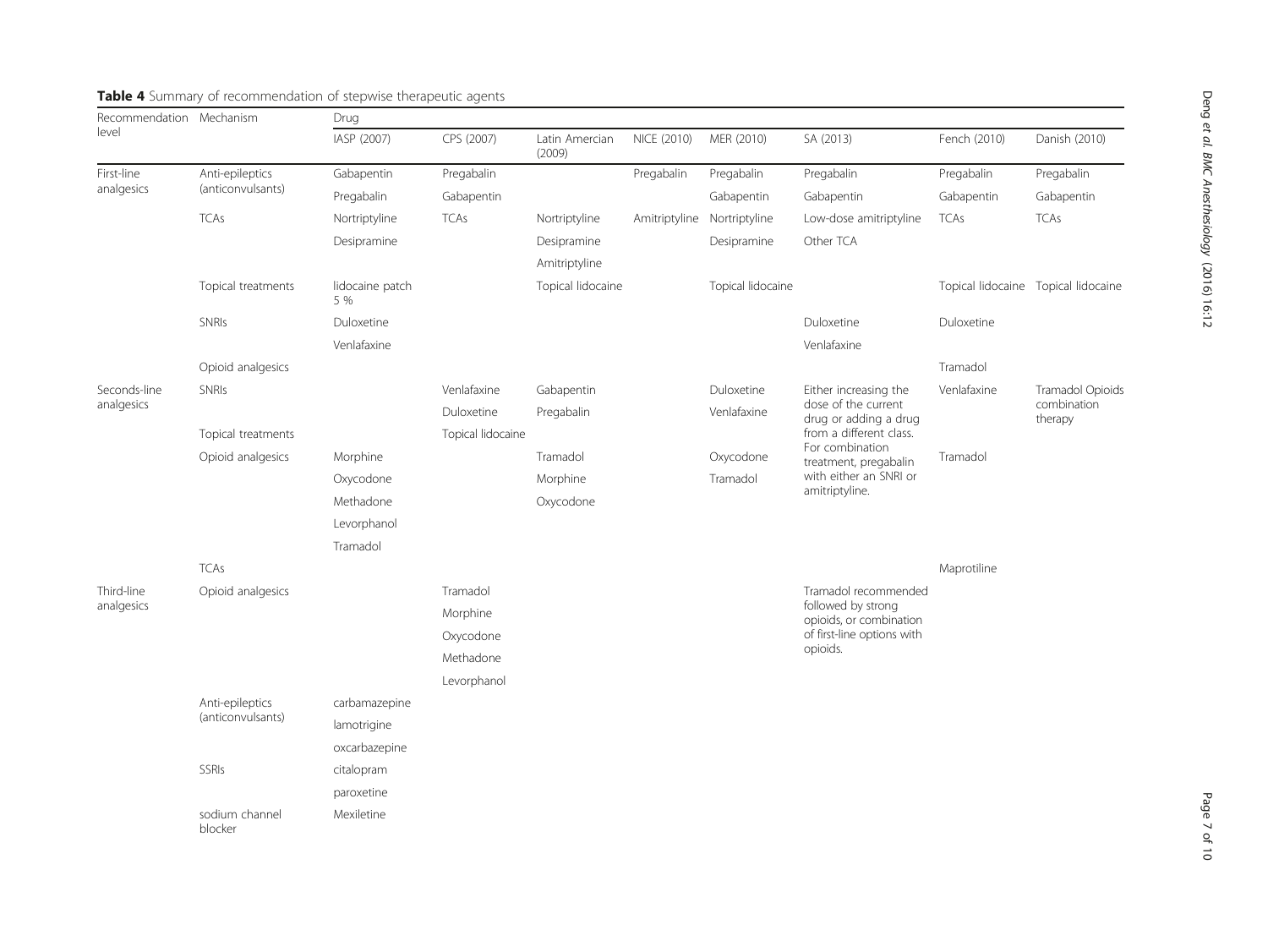| antagonists | NMDA receptor                        | Dextromethorphan  |              |               |
|-------------|--------------------------------------|-------------------|--------------|---------------|
|             |                                      | Memantine         |              |               |
|             | Topical treatments                   | Topical capsaicin |              |               |
|             | SNRIs                                |                   |              | Duloxetine    |
|             |                                      |                   |              | Venlafaxine   |
| Fourth-line | Cannabinoids                         |                   | Cannabinoids | Cannabinoids  |
| analgesics  | <b>SSRIs</b>                         |                   | Citalopram   |               |
|             |                                      |                   | paroxetine   |               |
|             | Anti-epileptics<br>(anticonvulsants) |                   | Lamotrigine  | Lamotrigine   |
|             |                                      |                   | Clonidine    | carbamazepine |
|             | sodium channel blocker               |                   | mexiletine   |               |
|             | Synthetic opioid                     |                   | Methadone    |               |

TCAs tricyclic antidepressants, SNRIs serotonin–norepinephrine reuptake inhibitors, SSRIs selective serotonin reuptake inhibitors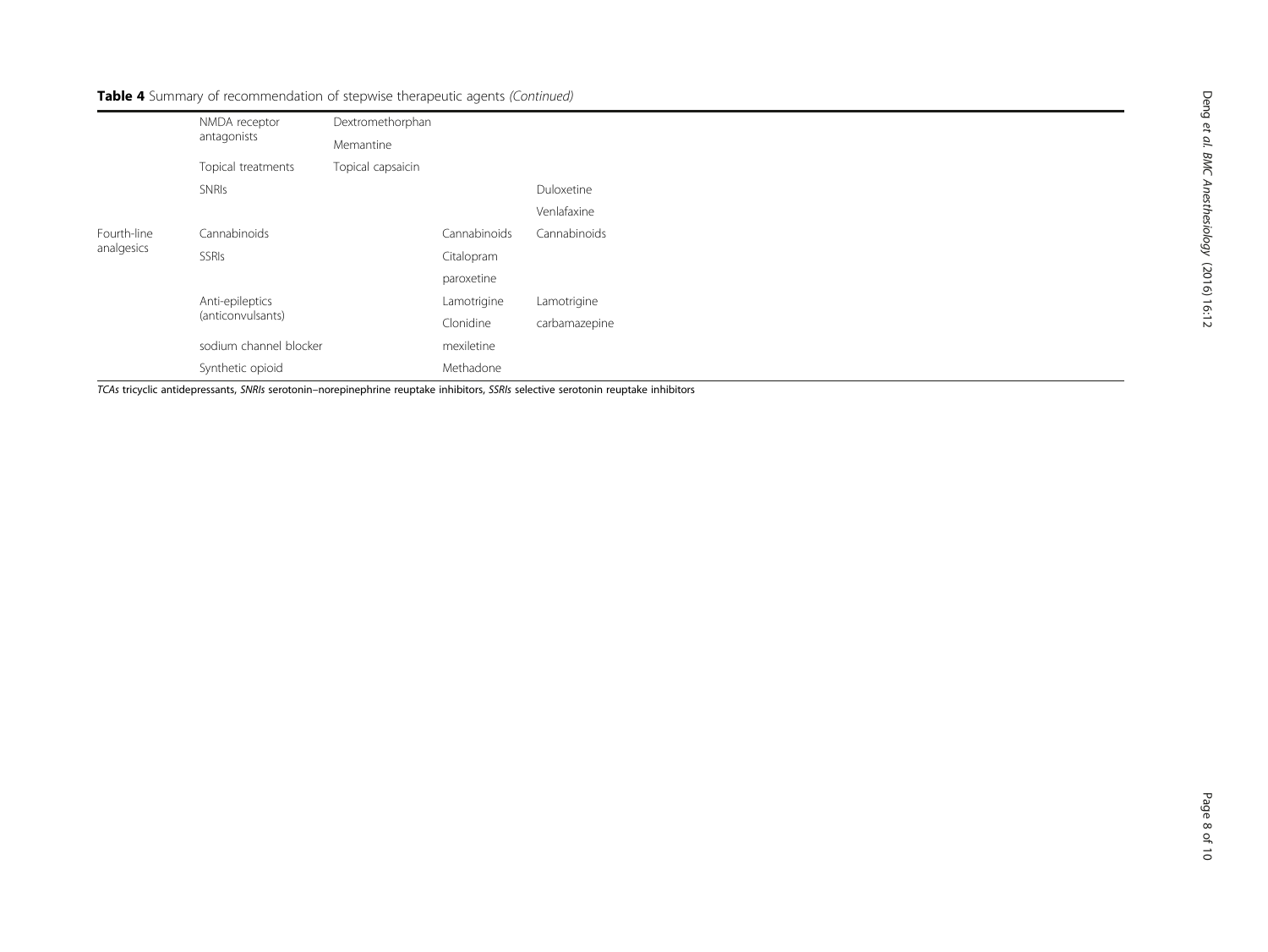<span id="page-8-0"></span>provided. The remaining domains, including "Scope and Purpose" and "Clarity of Presentation" tended to more precisely reported because most of the included guidelines described in detail the specific and focused clinical questions they aimed to address, the target population, specific and unambiguous presentation, different management options for different presentations, and easily identifiable presentation.

Although the AGREE II instrument provides six independent domains, the "Rigor of Development" domain is considered the strongest indicator of quality of all the domains because it evaluates the integrity of the guideline development process. Among the included CPGs, low scores in the "Rigor of Development" domain were partly because of poor performance in this aspect, including the literature search and selection methods, lack of external review prior to publication, and lack of guideline updating mechanisms. Among the six domains, the quality of the "Applicability" domain also plays a significant role. A guideline developed systematically with clear recommendations based on the best available evidence could improve the healthcare practice [[2\]](#page--1-0). However, in the present study, most of included guidelines did not describe facilitators and barriers to their application, did not consider the potential resource implications of applying the recommendations, and did not present monitoring or auditing criteria; thus they had a limited effect on improving healthcare quality [[2, 27](#page--1-0)]. Especially for CPGs published by developing regions, treatment recommendations were restricted by the limited availability of resources faced in the respective regions. The "Applicability" domain had a great effect on the implementation of CPGs. Additionally, the "Editorial Independence" domain refers to the most frequent sources of bias in the guidelines, and it was also found to be poor among the CPGs assessed in this study. Although the authors of guidelines might have economic ties with the pharmaceutical industry or even funding from pharmaceutical companies, most guidelines fail to provide information about potential conflicts of interest.

Guidelines need to be evaluated not only for methodological quality but also for validity of their content in terms of recommendations. Thus, this study also analyzed the recommendations of these guidelines for the management of NP. In general, these recommendations were consistent on the diagnosis, assessment and pharmacological management despite scoring poorly in their rigor of development. It was difficult to tell whether we obtained these results because there was insufficient evidence to develop the guidelines or because the CPG authors did not search and make use of the best evidence available.

A large number of the drug development research has been devoted to the field of NP. A large number of

analgesic agents have shown efficacy for the treatment of NP. However, no more than 40–60 % of patients have obtained sufficient pain relief with medications alone and in combination [[11](#page--1-0), [17\]](#page--1-0). Thus, it should be noted that treatment of patients with NP should be considered an integral component of a more comprehensive approach.

In general, the guidelines for the management of NP vary considerably in terms of quality, because of the apparently low standards. To reduce the variability of the CPGs, guideline development groups should have standard methodology and strategy. Further, it would be helpful to become familiarized with the AGREE II instrument domains to know what information should be reported and how it ought to be reported in the CPGs. Here, we also give some pointers to reduce the variability among the CPGs:

1) The study should describe the specific health question it aims to address, such as prevention, screening, diagnosis, or treatment, and target population, including sex, age clinical condition, severity stage of the disease, comorbidities, and others. 2) The guideline development group should include individuals from all relevant professional groups, not only or mainly health care providers. Competing interests of guideline development group members should be fully recorded and addressed. 3) In the guideline development process, appropriate methodologies and rigorous strategies are important for successful implementation of the resulting recommendations, such as the systematic methods and criteria for selecting the evidence, methods for formulating the recommendations, health benefits, side effects considered in formulating the recommendations, links between the recommendations and the evidence. Additionally, guidelines should be externally reviewed prior to their publication, and a procedure for guideline updating should be planned and described. 4) The different options for the management of the condition or health issue should be clearly presented and the recommendations should be specific and unambiguous. 5) The views of the funding body and interests of the development group should been recorded and addressed.

#### Additional files

[Additional file 1:](dx.doi.org/10.1186/s12871-015-0150-5) PRISMA 2009 checklist. (DOC 63 kb) [Additional file 2:](dx.doi.org/10.1186/s12871-015-0150-5) PRISMA 2009 flow diagram. (DOC 60 kb)

#### Abbreviations

NP: Neuropathic pain; CPGs: Clinical practice guidelines; AGREE-II: Appraisal of guidelines research and evaluation II; EFNS: European federation of neurological societies; NePSIG: Canadian pain society special interest group on neuropathic pain; IASP: International association for the study of pain; NICE: National institute for health and care excellence; ICC: Intra-class correlation coefficient; MER: Middle East region; LA: Latin American; SA: South Africa; TCAs: Tricyclic antidepressants; SNRIs: Selective serotonin/ noradrenaline reuptake inhibitors.